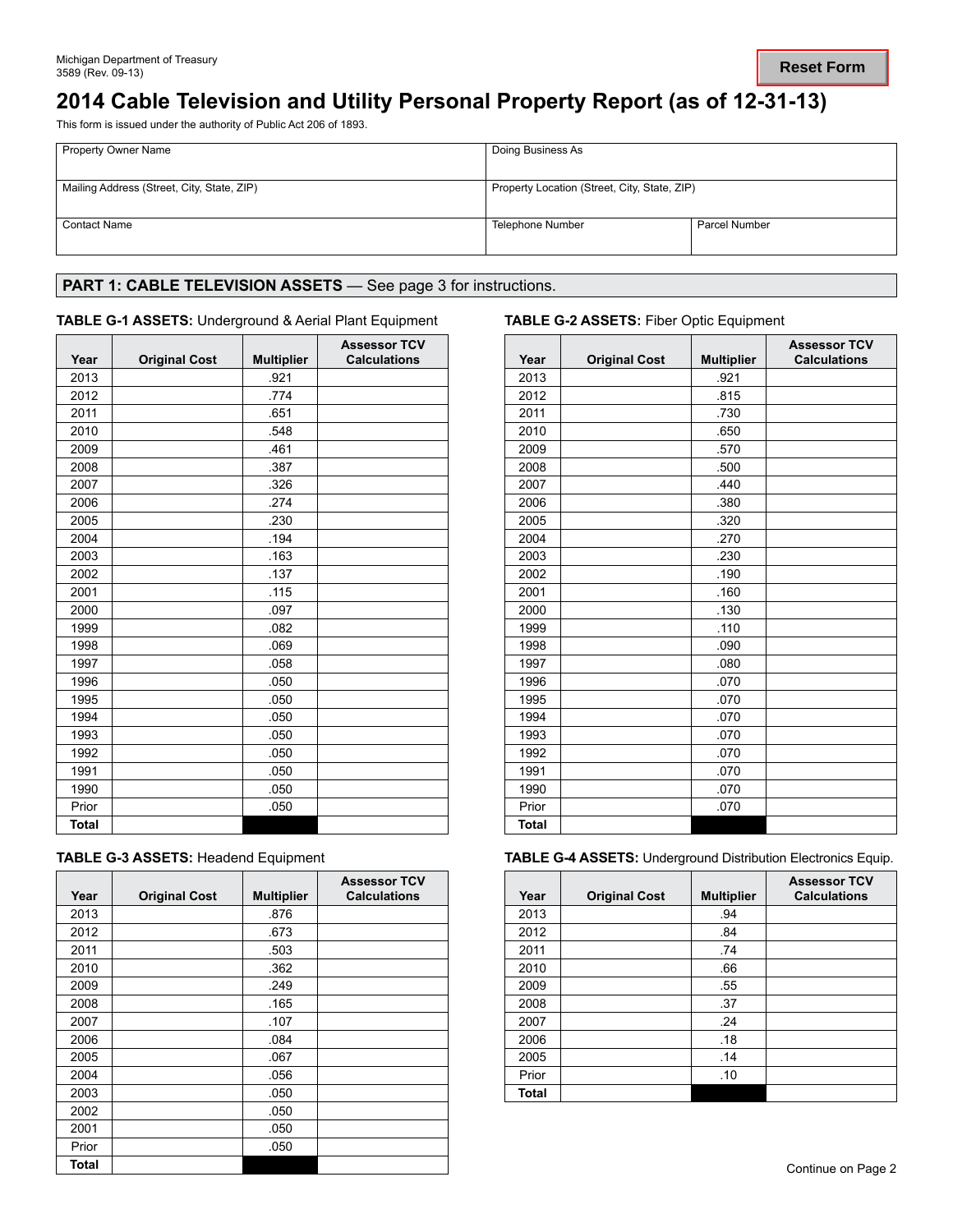| Year  | <b>Original Cost</b> | <b>Multiplier</b> | <b>Assessor TCV</b><br><b>Calculations</b> |
|-------|----------------------|-------------------|--------------------------------------------|
| 2013  |                      | .94               |                                            |
| 2012  |                      | .84               |                                            |
| 2011  |                      | .74               |                                            |
| 2010  |                      | .66               |                                            |
| 2009  |                      | .55               |                                            |
| 2008  |                      | .45               |                                            |
| 2007  |                      | .34               |                                            |
| 2006  |                      | .30               |                                            |
| 2005  |                      | .25               |                                            |
| 2004  |                      | .15               |                                            |
| 2003  |                      | .15               |                                            |
| 2002  |                      | .15               |                                            |
| 2001  |                      | .15               |                                            |
| Prior |                      | .15               |                                            |
| Total |                      |                   |                                            |

# **TABLE G-5 ASSETS:** Aerial Distribution Electronics Equip.

# **PART 2: UTILITY ASSETS** - See page 3 for instructions.

| Year  | <b>Original Cost</b> | <b>Multiplier</b> | <b>Assessor TCV</b><br><b>Calculations</b> |       | Year  | <b>Original Cost</b> |  |
|-------|----------------------|-------------------|--------------------------------------------|-------|-------|----------------------|--|
| 2013  |                      | .93               |                                            |       | 2013  |                      |  |
| 2012  |                      | .87               |                                            |       | 2012  |                      |  |
| 2011  |                      | .81               |                                            | 2011  |       |                      |  |
| 2010  |                      | .76               |                                            | 2010  |       |                      |  |
| 2009  |                      | .71               |                                            | 2009  |       |                      |  |
| 2008  |                      | .67               |                                            | 2008  |       |                      |  |
| 2007  |                      | .63               |                                            | 2007  |       |                      |  |
| 2006  |                      | .59               |                                            |       | 2006  |                      |  |
| 2005  |                      | .55               |                                            |       | 2005  |                      |  |
| 2004  |                      | .51               |                                            | 2004  |       |                      |  |
| 2003  |                      | .47               |                                            | 2003  |       |                      |  |
| 2002  |                      | .43               |                                            | 2002  |       |                      |  |
| 2001  |                      | .39               |                                            | 2001  |       |                      |  |
| 2000  |                      | .35               |                                            | 2000  |       |                      |  |
| 1999  |                      | .32               |                                            |       | 1999  |                      |  |
| Prior |                      | .32               |                                            | Prior |       |                      |  |
| Total |                      |                   |                                            |       | Total |                      |  |

| <b>TABLE J ASSETS: Gas Transmission</b> |  |
|-----------------------------------------|--|
|-----------------------------------------|--|

|       |                      |                   | <b>Assessor TCV</b> |              |                      |                |
|-------|----------------------|-------------------|---------------------|--------------|----------------------|----------------|
| Year  | <b>Original Cost</b> | <b>Multiplier</b> | <b>Calculations</b> | Year         | <b>Original Cost</b> | <b>Multipl</b> |
| 2013  |                      | .97               |                     | 2013         |                      | .99            |
| 2012  |                      | .91               |                     | 2012         |                      | 1.00           |
| 2011  |                      | .86               |                     | 2011         |                      | 1.01           |
| 2010  |                      | .81               |                     | 2010         |                      | 1.02           |
| 2009  |                      | .76               |                     | 2009         |                      | 1.03           |
| 2008  |                      | .71               |                     | 2008         |                      | 1.04           |
| 2007  |                      | .67               |                     | 2007         |                      | 1.05           |
| 2006  |                      | .63               |                     | 2006         |                      | 1.06           |
| 2005  |                      | .59               |                     | 2005         |                      | 1.08           |
| 2004  |                      | .56               |                     | 2004         |                      | 1.10           |
| 2003  |                      | .53               |                     | 2003         |                      | 1.12           |
| 2002  |                      | .51               |                     | 2002         |                      | 1.14           |
| 2001  |                      | .49               |                     | 2001         |                      | 1.16           |
| 2000  |                      | .47               |                     | 2000         |                      | 1.18           |
| 1999  |                      | .45               |                     | 1999         |                      | 1.20           |
| Prior |                      | .45               |                     | Prior        |                      | 1.20           |
| Total |                      |                   |                     | <b>Total</b> |                      |                |

# **TABLE H ASSETS:** Gas Distribution **TABLE I ASSETS:** Electric Transmission and Distribution

| <b>Assessor TCV</b><br><b>Calculations</b> | Year         | <b>Original Cost</b> | <b>Multiplier</b> | <b>Assessor TCV</b><br><b>Calculations</b> |
|--------------------------------------------|--------------|----------------------|-------------------|--------------------------------------------|
|                                            | 2013         |                      | .96               |                                            |
|                                            | 2012         |                      | .93               |                                            |
|                                            | 2011         |                      | .90               |                                            |
|                                            |              |                      |                   |                                            |
|                                            | 2010         |                      | .86               |                                            |
|                                            | 2009         |                      | .82               |                                            |
|                                            | 2008         |                      | .78               |                                            |
|                                            | 2007         |                      | .74               |                                            |
|                                            | 2006         |                      | .70               |                                            |
|                                            | 2005         |                      | .67               |                                            |
|                                            | 2004         |                      | .64               |                                            |
|                                            | 2003         |                      | .61               |                                            |
|                                            | 2002         |                      | .58               |                                            |
|                                            | 2001         |                      | .55               |                                            |
|                                            | 2000         |                      | .52               |                                            |
|                                            | 1999         |                      | .50               |                                            |
|                                            | Prior        |                      | .50               |                                            |
|                                            | <b>Total</b> |                      |                   |                                            |

# **TABLE K ASSETS: Fluid Pipeline**

| <b>\ssessor TCV</b><br><b>Calculations</b> | Year  | <b>Original Cost</b> | <b>Multiplier</b> | <b>Assessor TCV</b><br><b>Calculations</b> |
|--------------------------------------------|-------|----------------------|-------------------|--------------------------------------------|
|                                            | 2013  |                      | .99               |                                            |
|                                            | 2012  |                      | 1.00              |                                            |
|                                            | 2011  |                      | 1.01              |                                            |
|                                            | 2010  |                      | 1.02              |                                            |
|                                            | 2009  |                      | 1.03              |                                            |
|                                            | 2008  |                      | 1.04              |                                            |
|                                            | 2007  |                      | 1.05              |                                            |
|                                            | 2006  |                      | 1.06              |                                            |
|                                            | 2005  |                      | 1.08              |                                            |
|                                            | 2004  |                      | 1.10              |                                            |
|                                            | 2003  |                      | 1.12              |                                            |
|                                            | 2002  |                      | 1.14              |                                            |
|                                            | 2001  |                      | 1.16              |                                            |
|                                            | 2000  |                      | 1.18              |                                            |
|                                            | 1999  |                      | 1.20              |                                            |
|                                            | Prior |                      | 1.20              |                                            |
|                                            | Total |                      |                   |                                            |